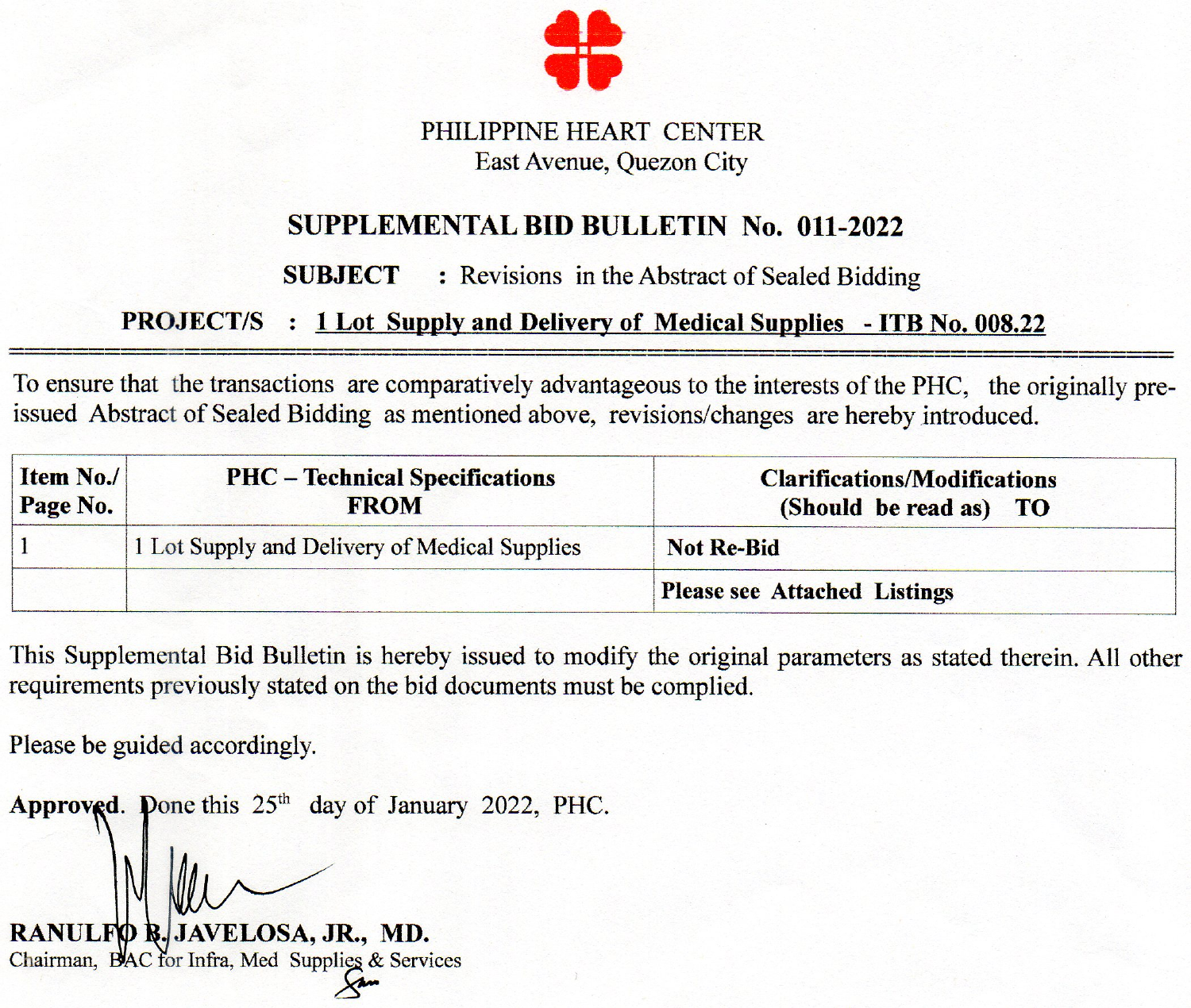### **PHILIPPINE HEART CENTER**

### **East Avenue, Quezon City**

# **Abstract of Sealed Bidding: Medical Supplies, for the period of March 2022 to December 2022**

# **BID FORM (Listing Supplemental Bid Bulletin No.011-2022)**

| Item#        | <b>SPECIFICATION</b>                                         | <b>SIZE</b> | <b>UNIT OF</b><br><b>MEASURE</b> | <b>TOTAL</b><br><b>QTY</b> | <b>UNIT COST</b> | <b>BID PRICE</b> |
|--------------|--------------------------------------------------------------|-------------|----------------------------------|----------------------------|------------------|------------------|
|              | <b>PULMONARY</b>                                             |             |                                  |                            |                  |                  |
|              |                                                              |             |                                  |                            |                  |                  |
| 6            | <b>ENDOTRACHEAL TUBES</b>                                    |             |                                  |                            |                  |                  |
| A            | REGULAR Size 2.5 to 4.5 uncuffed, cuffed 5.0 to 8.5, sterile |             |                                  |                            |                  |                  |
|              | Regular, Pedia                                               | 2.5         | piece                            | 33                         | 262.50           |                  |
|              |                                                              | 3.0         | piece                            | 50                         | 262.50           |                  |
|              |                                                              | 3.5         | piece                            | 83                         | 262.50           |                  |
|              |                                                              | 4.0         | piece                            | 278                        | 262.50           |                  |
|              |                                                              | 4.5         | piece                            | 44                         | 250.00           |                  |
|              | Regular, Adult                                               | 5.0         | piece                            | 178                        | 262.50           |                  |
|              |                                                              | 5.5         | piece                            | 107                        | 250.00           |                  |
|              |                                                              | $6.0\,$     | piece                            | 33                         | 92.50            |                  |
|              |                                                              | 6.5         | piece                            | 111                        | 262.50           |                  |
|              |                                                              | 7.0         | piece                            | 111                        | 262.50           |                  |
|              |                                                              | 7.5         | piece                            | 344                        | 385.00           |                  |
|              |                                                              | 8.0         | piece                            | 194                        | 92.50            |                  |
|              |                                                              | 8.5         | piece                            | 56                         | 262.50           |                  |
|              |                                                              |             |                                  |                            |                  |                  |
| $\, {\bf B}$ | <b>ENDOTRACHEAL TUBES, (Premium) (OR use only)</b>           |             |                                  |                            |                  |                  |
|              | Cuffed                                                       | 4.0         | piece                            | 139                        | 250.00           |                  |
|              |                                                              | 4.5         | piece                            | 89                         | 262.50           |                  |
|              |                                                              | 5.0         | piece                            | 125                        | 155.55           |                  |
|              |                                                              | 5.5         | piece                            | 33                         | 130.56           |                  |
|              |                                                              | 6.0         | piece                            | 33                         | 262.50           |                  |
|              |                                                              | 6.5         | piece                            | 44                         | 92.50            |                  |
|              |                                                              | 7.0         | piece                            | 111                        | 262.50           |                  |
|              |                                                              | 7.5         | piece                            | 644                        | 262.50           |                  |
|              |                                                              | 8.0         | piece                            | 422                        | 262.50           |                  |
|              |                                                              | 8.5         | piece                            | 22                         | 262.50           |                  |
|              |                                                              |             |                                  |                            |                  |                  |
|              | Uncuffed                                                     | 3.0         | piece                            | 50                         | 250.00           |                  |
|              |                                                              | 3.5         | piece                            | 50                         | 250.00           |                  |
|              |                                                              | 4.0         | piece                            | 100                        | 250.00           |                  |
|              |                                                              | 4.5         | piece                            | 100                        | 250.00           |                  |
|              |                                                              | 5.0         | piece                            | 150                        | 250.00           |                  |
|              |                                                              | 5.5         | piece                            | 150                        | 250.00           |                  |
|              |                                                              | 6.0         | piece                            | 100                        | 250.00           |                  |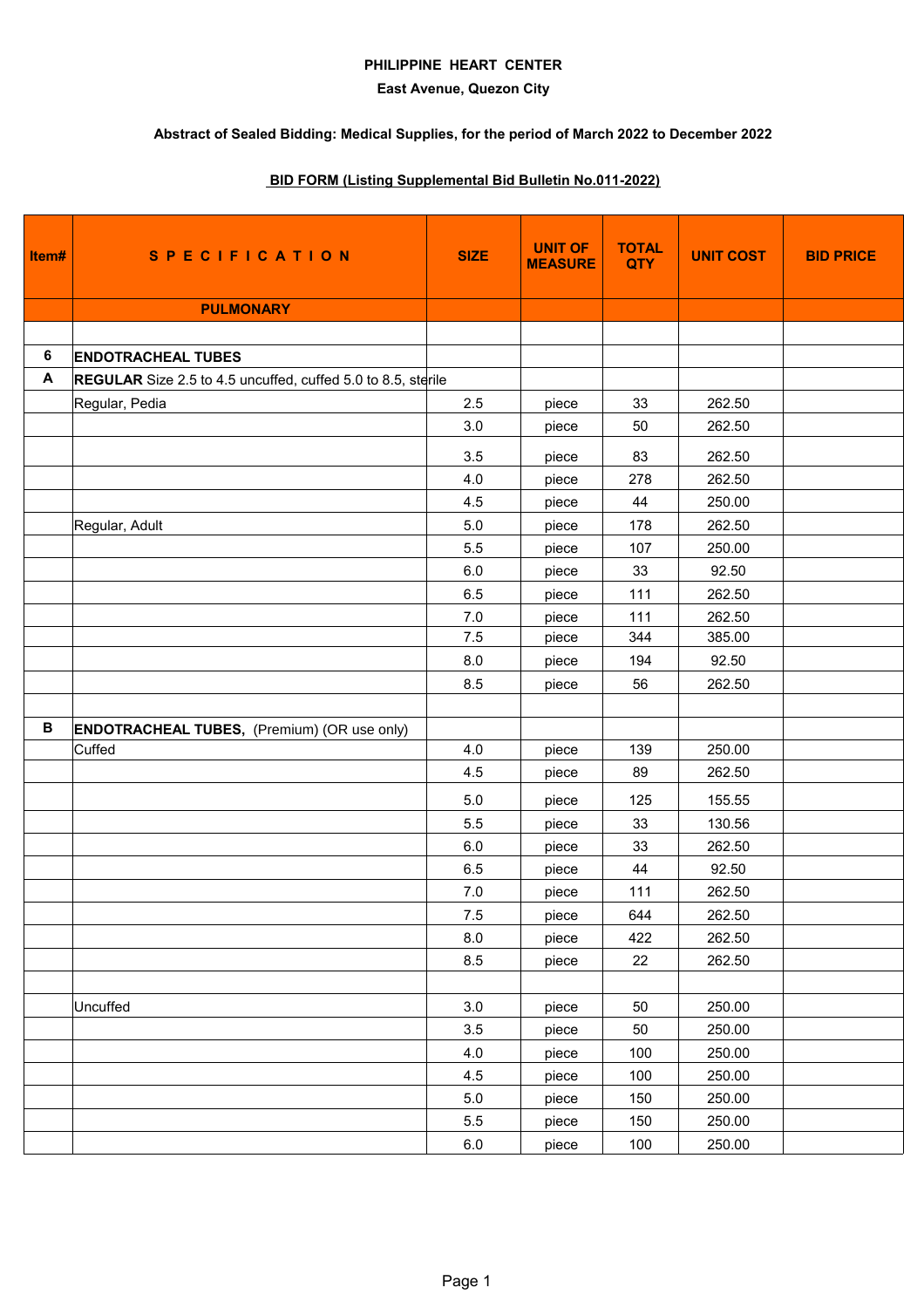| ltem# | <b>SPECIFICATION</b>                                                                                             | <b>SIZE</b>        | <b>UNIT OF</b><br><b>MEASURE</b> | <b>TOTAL</b><br><b>QTY</b> | <b>UNIT COST</b> | <b>BID PRICE</b> |
|-------|------------------------------------------------------------------------------------------------------------------|--------------------|----------------------------------|----------------------------|------------------|------------------|
|       | <b>PULMONARY</b>                                                                                                 |                    |                                  |                            |                  |                  |
| 47    | <b>FINGER SENSOR, Disposable</b>                                                                                 | Adult              | piece                            | 10                         | 1,900.00         |                  |
|       | For pulse oximeter                                                                                               | Pedia              | piece                            | 10                         | 1,960.00         |                  |
|       | - COMPATIBLE WITH EXISTING CABLE OF<br><b>CURRENT MACHINE</b>                                                    | Infant/<br>Neonate | piece                            | 17                         | 2,119.00         |                  |
|       |                                                                                                                  |                    |                                  |                            |                  |                  |
|       | <b>UROLOGY</b>                                                                                                   |                    |                                  |                            |                  |                  |
| 65    |                                                                                                                  |                    |                                  |                            |                  |                  |
|       | <b>URINE BAG (ADULT: size 2L capacity, w/ calibration,</b>                                                       |                    |                                  |                            |                  |                  |
|       | w/ non-returnable valve, w/ hards support on upper                                                               |                    |                                  |                            |                  |                  |
|       | part of the bag, provision for 2 holes that will fit the<br>urine bag clip hanger). Length of tubing - 35 inches |                    |                                  |                            |                  |                  |
|       | & clear tubing with diameter of not less than 5 mm.                                                              |                    |                                  |                            |                  |                  |
|       |                                                                                                                  |                    |                                  |                            |                  |                  |
| А     | ***** REGULAR *****                                                                                              |                    |                                  | 1,111                      | 16.00            |                  |
|       |                                                                                                                  |                    |                                  |                            |                  |                  |
| в     | ***** PREMIUM *****                                                                                              |                    |                                  | 1,088                      | 513.43           |                  |
|       | <b>Urine Meter (OR Use)</b>                                                                                      |                    |                                  |                            |                  |                  |
|       | 1. With graduated measurements from 0 to 200 ml                                                                  |                    |                                  |                            |                  |                  |
|       |                                                                                                                  |                    |                                  |                            |                  |                  |
|       | 3 to 40 ml (1 ml increments)                                                                                     |                    |                                  |                            |                  |                  |
|       | 40 to 60 ml (2 ml increments)                                                                                    |                    |                                  |                            |                  |                  |
|       | 60 to 200 ml (5 ml increments)                                                                                   |                    |                                  |                            |                  |                  |
|       | 2. With receptacle of 2000 ml                                                                                    |                    |                                  |                            |                  |                  |
|       |                                                                                                                  |                    |                                  |                            |                  |                  |
|       | <b>PERFUSION</b>                                                                                                 |                    |                                  |                            |                  |                  |
| 66    | <b>BLOOD GAS AND ELECTROLYTE CARTRIDGES</b>                                                                      |                    | piece                            | 16,000                     | 591.03           |                  |
|       | must provide machine;                                                                                            |                    |                                  |                            |                  |                  |
|       | TECHNICAL SPECIFICATIONS FOR CARTRIDGES                                                                          |                    |                                  |                            |                  |                  |
|       | 1. Test must provide results for:                                                                                |                    |                                  |                            |                  |                  |
|       | a. Blood Gas (pH, pCO2, pO2, HCO3, TCO2, PE, O2Sat)                                                              |                    |                                  |                            |                  |                  |
|       | b. Electrolytes (Na, K, iCa)                                                                                     |                    |                                  |                            |                  |                  |
|       | c. Hematology<br>d. Glucose                                                                                      |                    |                                  |                            |                  |                  |
|       | e. Lactate                                                                                                       |                    |                                  |                            |                  |                  |
|       | 2. The distributor will replace any defective cartridges that is being delivered to the end-user                 |                    |                                  |                            |                  |                  |
|       | 3. Minimal volume of blood sample required (not more than 1 cc of blood sample)                                  |                    |                                  |                            |                  |                  |
|       | TECHNICAL SPECIFICATIONS FOR ABG LOANER UNITS                                                                    |                    |                                  |                            |                  |                  |
|       | 1. The machine must be capable of determining the following tests:                                               |                    |                                  |                            |                  |                  |
|       | a. Blood Gas                                                                                                     |                    |                                  |                            |                  |                  |
|       | b. Electrolytes and Hematology                                                                                   |                    |                                  |                            |                  |                  |
|       | c. Chemistry                                                                                                     |                    |                                  |                            |                  |                  |
|       | 2. Must have the least variance from the main laboratory determination                                           |                    |                                  |                            |                  |                  |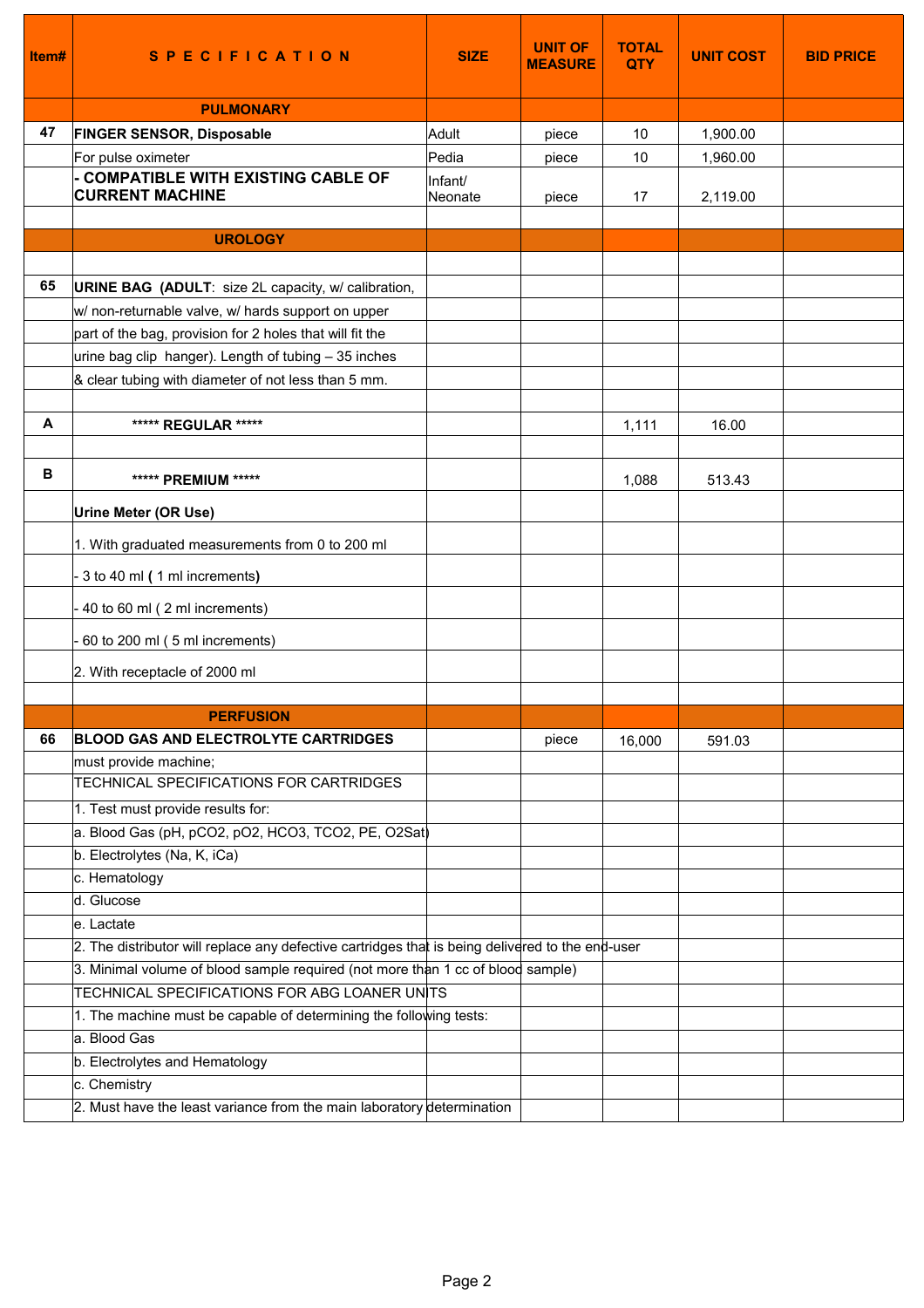| Item# | <b>SPECIFICATION</b>                                                                                                | <b>SIZE</b> | <b>UNIT OF</b><br><b>MEASURE</b> | <b>TOTAL</b><br><b>OTY</b> | <b>UNIT COST</b> | <b>BID PRICE</b> |
|-------|---------------------------------------------------------------------------------------------------------------------|-------------|----------------------------------|----------------------------|------------------|------------------|
|       | <b>PULMONARY</b>                                                                                                    |             |                                  |                            |                  |                  |
|       | 3. Inclusion of free control test kit that will ensure the quality control of                                       |             |                                  |                            |                  |                  |
|       | both cartridges and analyzer upon opening a new lot number of cartridges                                            |             |                                  |                            |                  |                  |
|       | 4. Must provide an external simulator device kit that will test the quality                                         |             |                                  |                            |                  |                  |
|       | control of the analyzer/or maintenance free and capable of performing quality control/calibration within the system |             |                                  |                            |                  |                  |
|       | 5. Keypad control                                                                                                   |             |                                  |                            |                  |                  |
|       | 6. Capable of linking with data management system thru USB or network/or capable through network system             |             |                                  |                            |                  |                  |
|       | 7. Reading time for test must not exceed 3 minutes                                                                  |             |                                  |                            |                  |                  |
|       | 8. Must be battery operated                                                                                         |             |                                  |                            |                  |                  |
|       | 9. The distributor will provide a battery replacement to ensure a continuous                                        |             |                                  |                            |                  |                  |
|       | machine operation                                                                                                   |             |                                  |                            |                  |                  |
|       | 10. Must have at least LCD screen                                                                                   |             |                                  |                            |                  |                  |
|       | 11. The weight must not exceed 1.5 lbs.                                                                             |             |                                  |                            |                  |                  |
|       | 12. Must provide at least four (4) ABG machines                                                                     |             |                                  |                            |                  |                  |
|       | 13. Must include printer for result printing                                                                        |             |                                  |                            |                  |                  |
|       | 14. Maintenance and replacement of parts should be the sole responsibility                                          |             |                                  |                            |                  |                  |
|       | of the distributor                                                                                                  |             |                                  |                            |                  |                  |
|       | 15. Must perform a free regular preventive maintenance checkup                                                      |             |                                  |                            |                  |                  |
|       | 16. The distributor must provide certificate of training of the technician                                          |             |                                  |                            |                  |                  |
|       | who will perform the maintenance checkup                                                                            |             |                                  |                            |                  |                  |
|       | 17. Response time in case of machine malfunction must be at least                                                   |             |                                  |                            |                  |                  |
|       | 2 hours upon receipt of calls                                                                                       |             |                                  |                            |                  |                  |
|       | 18. A readily available functional back-up unit in case of prolonged                                                |             |                                  |                            |                  |                  |
|       | preventive maintenance                                                                                              |             |                                  |                            |                  |                  |
|       | 19. Must have a certificate of quality management standard compliance                                               |             |                                  |                            |                  |                  |
|       |                                                                                                                     |             |                                  |                            |                  |                  |
|       | <b>OR</b>                                                                                                           |             |                                  |                            |                  |                  |
|       |                                                                                                                     |             |                                  |                            |                  |                  |
| 96    | <b>CORONARY PROBE METER Sterile; Individually</b>                                                                   |             | 2mm                              |                            |                  |                  |
|       | packed; Peel open packaging; With lot number and                                                                    |             | 3mm                              |                            |                  |                  |
|       | expiry date; Steam autoclavable for re-use; Proble                                                                  |             | 4mm                              |                            |                  |                  |
|       | handle and cable included; sizes: 2, 3, 4 and 5 mm                                                                  |             | 5 <sub>mm</sub>                  |                            |                  |                  |
|       |                                                                                                                     |             |                                  |                            |                  |                  |
| 101   | <b>DISPOSABLE TRANSDUSCER &amp; HEMODYNAMIC</b>                                                                     |             |                                  | 1,800                      | 1,365.00         |                  |
|       | <b>MONITORING DISPOSABLE KIT</b>                                                                                    |             |                                  |                            |                  |                  |
|       | to provide 31 pcs transducer cable connector compatible with existing monitor                                       |             |                                  |                            |                  |                  |
|       |                                                                                                                     |             |                                  |                            |                  |                  |
| 105   | <b>DISPOSABLE SUCTION LINER FOR OPERATING ROOM USE</b>                                                              |             | piece                            | 1,667                      | 150.80           |                  |
|       | - 3000 ml                                                                                                           |             |                                  |                            |                  |                  |
|       | to provide 30 pcs of compatible canister                                                                            |             |                                  |                            |                  |                  |
|       | to provide brackets for existing suction machines                                                                   |             |                                  |                            |                  |                  |
| 113   | HAND DISINFECTANT (Premium) surgical for OR                                                                         | 1L          | bot                              | 1,533                      | 800.00           |                  |
|       | use - Alcohol based solution; Clear; Colorless                                                                      |             |                                  |                            |                  |                  |
|       | solution; Packed with HDPE plastic bottle at                                                                        |             |                                  |                            |                  |                  |
|       | 1000ml container; With storage instructions with wall                                                               |             |                                  |                            |                  |                  |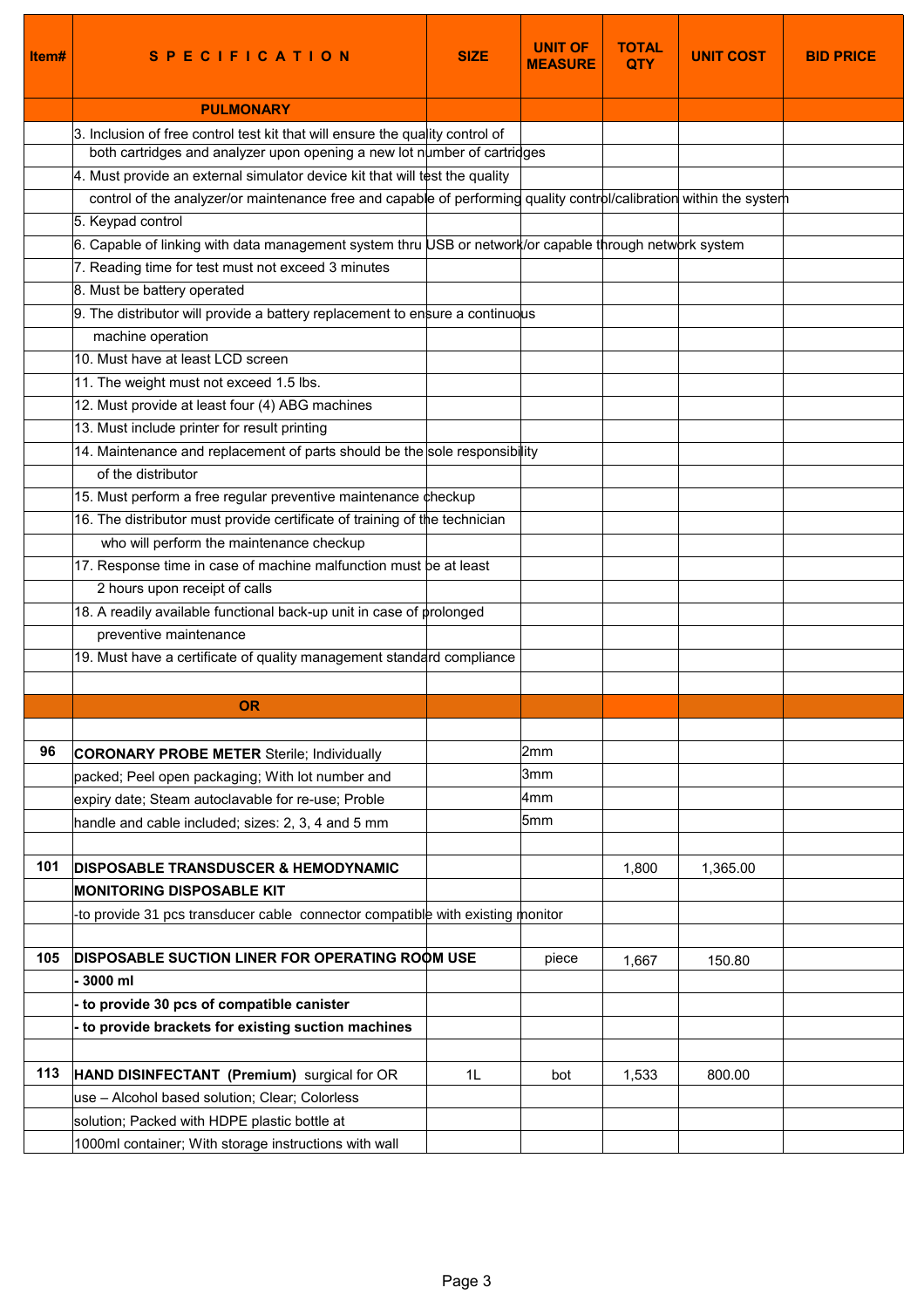| Item# | <b>SPECIFICATION</b>                                                          | <b>SIZE</b>      | <b>UNIT OF</b><br><b>MEASURE</b> | <b>TOTAL</b><br><b>QTY</b> | <b>UNIT COST</b>       | <b>BID PRICE</b> |
|-------|-------------------------------------------------------------------------------|------------------|----------------------------------|----------------------------|------------------------|------------------|
|       | <b>PULMONARY</b>                                                              |                  |                                  |                            |                        |                  |
|       | dispenser in aluminum housing and plastic pump;                               |                  |                                  |                            |                        |                  |
|       | Hypoallergenic; No residual feel                                              |                  |                                  |                            |                        |                  |
|       | - To provide 20 dispensers                                                    |                  |                                  |                            |                        |                  |
|       |                                                                               |                  |                                  |                            |                        |                  |
|       |                                                                               |                  |                                  |                            |                        |                  |
| 115   | SURGICAL ADHESIVE Liquid (2ml, 5ml, 10ml)                                     | 2ml<br>5ml       | piece<br>piece                   | 20<br>40                   | 26,880.00<br>37,500.00 |                  |
|       |                                                                               | 10ml             | piece                            | 15                         | 72,800.00              |                  |
|       |                                                                               |                  |                                  |                            |                        |                  |
| 116   | <b>INCISE DRAPE</b> Sterile; Individually packed; Peel open                   |                  |                                  |                            |                        |                  |
|       | packaging; With lot number and expiry date; Material                          |                  |                                  |                            |                        |                  |
|       | made of transparent film with acrylic adhesive with                           |                  |                                  |                            |                        |                  |
|       | or without lodophor impregnated into adhesive;                                |                  |                                  |                            |                        |                  |
|       | Sizes 10- 15x15- 20x20- 25 inches                                             |                  |                                  |                            |                        |                  |
|       |                                                                               |                  |                                  |                            |                        |                  |
| Α     | Plain / Regular                                                               | 56 X 84 cm       | box of 10's                      | 27                         | 13,470.00              |                  |
|       |                                                                               | 45 X 55 cm       | box of 10's                      | 80                         | 8,200.00               |                  |
|       |                                                                               |                  |                                  |                            |                        |                  |
| В     | With Povidone Iodine                                                          | 35 cm X 35<br>cm | box of 10's                      | 8                          | 6,691.80               |                  |
|       |                                                                               | 60 cm X 45<br>cm | box of 10's                      | 42                         | 8,240.00               |                  |
|       |                                                                               | 60 cm X 85<br>cm | box of 10's                      | 50                         | 11,435.00              |                  |
|       |                                                                               |                  |                                  |                            |                        |                  |
|       | 119B Ligating Clip<br>Hemostatic Clip - Sterile; Individually packed; Peel    |                  |                                  |                            |                        |                  |
|       | open packaging; With lot number and expiry date;                              |                  |                                  |                            |                        |                  |
|       | Individual package contains 5 - 15 clips in a plastic                         |                  |                                  |                            |                        |                  |
|       | cartridge; Clip material made of titanium; Sizes                              |                  |                                  |                            |                        |                  |
|       | Small (3.5 to 4 mm Width Opening $x$ 3 mm Ht); medium (5- 6mm Width Opening x |                  |                                  |                            |                        |                  |
|       | 5mm Ht), Microclip (3 mm Width Opening X 2mm Ht)                              |                  |                                  |                            |                        |                  |
| Α     | Small                                                                         |                  | piece                            | 667                        | 293.33                 |                  |
|       |                                                                               |                  |                                  |                            |                        |                  |
| в     | Medium                                                                        |                  | piece                            | 667                        | 246.67                 |                  |
|       |                                                                               |                  |                                  |                            |                        |                  |
| C     | <b>Microclip</b>                                                              |                  | piece                            | 50                         | 400.00                 |                  |
|       |                                                                               |                  |                                  |                            |                        |                  |
| 124   | <b>WOUND CLOSURE STRIP</b>                                                    |                  | box of 50's                      |                            |                        |                  |
|       | $\frac{1}{2}$ in X 4 in                                                       |                  |                                  | 4                          | 4,068.00               |                  |
|       | $\frac{1}{4}$ in X 3 in                                                       |                  | box of 50's                      | $\sqrt{2}$                 | 2,150.00               |                  |
|       |                                                                               |                  |                                  |                            |                        |                  |
|       |                                                                               |                  |                                  |                            |                        |                  |
| 135   | <b>Surgical Sealant</b>                                                       | See 115          |                                  |                            |                        |                  |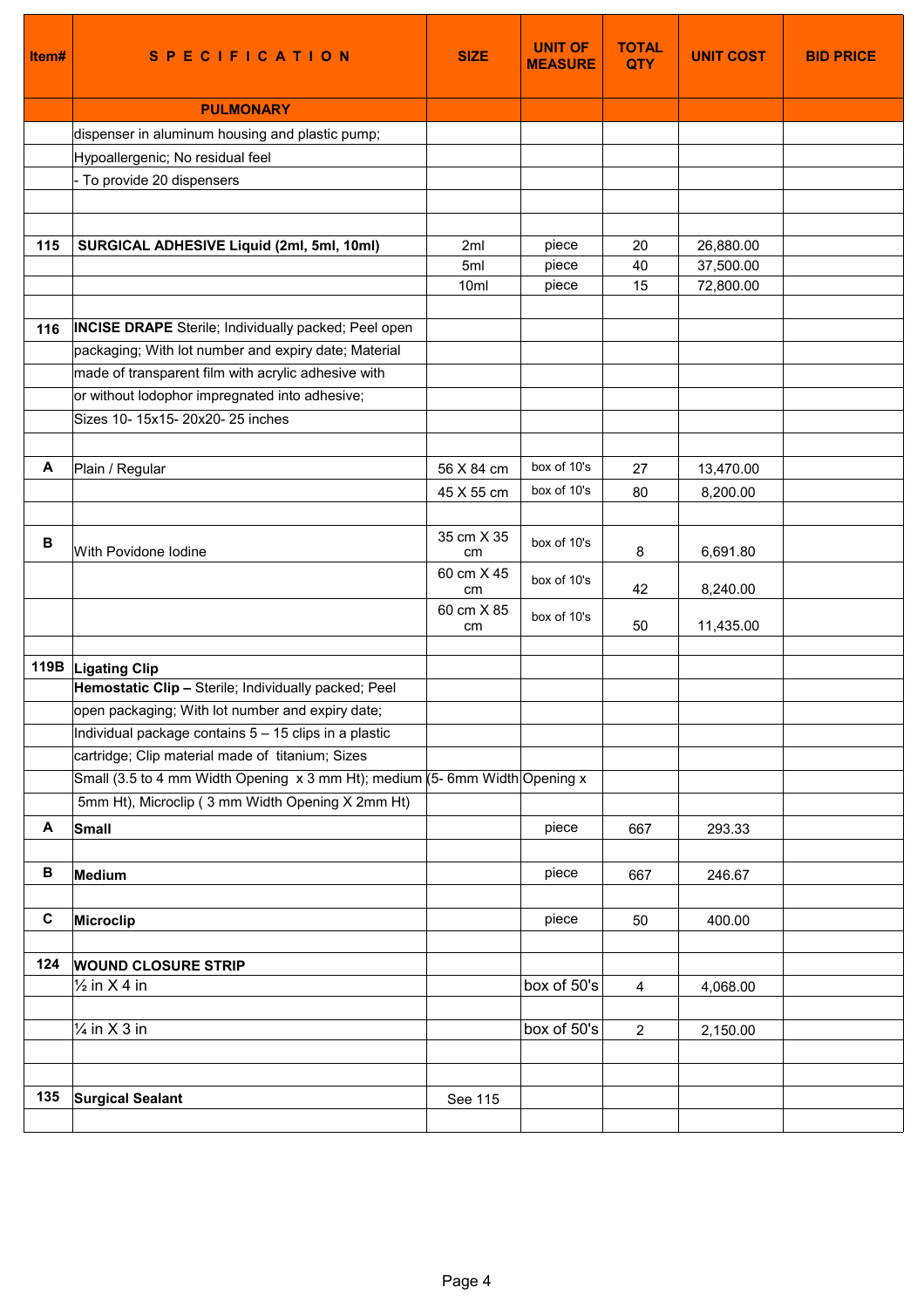| Item# | <b>SPECIFICATION</b>                                   | <b>SIZE</b> | <b>UNIT OF</b><br><b>MEASURE</b> | <b>TOTAL</b><br><b>QTY</b> | <b>UNIT COST</b> | <b>BID PRICE</b> |
|-------|--------------------------------------------------------|-------------|----------------------------------|----------------------------|------------------|------------------|
|       | <b>PULMONARY</b>                                       |             |                                  |                            |                  |                  |
| 137   | SURGICAL TAPE (Blended Tape)                           | See 157A    |                                  |                            |                  |                  |
| A     | 2 inches                                               |             |                                  |                            |                  |                  |
|       |                                                        |             |                                  |                            |                  |                  |
| 138   | SURGICAL TAPE - Non-sterile; Hypoallergenic; Soft      |             |                                  |                            |                  |                  |
|       | cloth tape with perforation packaged in a box with lot |             |                                  |                            |                  |                  |
|       | number; Sizes 1/2-2 inches, length 1.50-10 meters      |             |                                  |                            |                  |                  |
| A     | 1 inch x 5 $\frac{1}{2}$ yards (2.5cm x 5m)            |             | piece                            | 2,938                      | 94.67            |                  |
|       | Hypoallergenic, Easy-tear, Adhesive-strong             |             |                                  |                            |                  |                  |
|       |                                                        |             |                                  |                            |                  |                  |
| В     | 2 inches $x 5 \frac{1}{2}$ yards (5cm $x 5m$ )         |             | piece                            | 11,806                     | 284.03           |                  |
|       | Hypoallergenic, Easy-tear, Adhesive-strong             |             |                                  |                            |                  |                  |
| 139   | SURGICAL TAPE (Cloth Tape) 2" x 10 yards,              |             | box of 6's                       | 230                        | 1,349.00         |                  |
|       |                                                        |             |                                  |                            |                  |                  |
|       |                                                        |             |                                  |                            |                  |                  |
| 144   | <b>TRANSPARENT FILM DRESSING</b>                       |             |                                  |                            |                  |                  |
|       |                                                        |             |                                  |                            |                  |                  |
| G     | Post-surgical dressings with non-adherent pad          |             |                                  |                            |                  |                  |
|       |                                                        | 8 X10 cm    | box of 50's                      | 160                        | 1,705.00         |                  |
|       |                                                        |             |                                  |                            |                  |                  |
|       |                                                        | 8X 15 cm    | box of 50's                      | 30                         | 3,720.00         |                  |
|       |                                                        | 10X 35 cm   | box of 50's                      | 30                         | 5,480.00         |                  |
|       |                                                        |             |                                  |                            |                  |                  |
| 146   | ULTRASONIC BLADE (Should be compatible with            |             |                                  |                            |                  |                  |
|       | machine)                                               |             |                                  |                            |                  |                  |
| A     | <b>CURVE</b>                                           |             | piece                            | 8                          | 26,250.00        |                  |
|       |                                                        |             |                                  |                            |                  |                  |
| В     | <b>HOOK</b>                                            |             | piece                            | 60                         | 26,250.00        |                  |
|       |                                                        |             |                                  |                            |                  |                  |
| C     | <b>SHEAR</b>                                           |             | piece                            | 50                         | 30,000.00        |                  |
| 148   | <b>VASCULAR LOOP WITH NEEDLE (SILASTIC)</b>            |             |                                  |                            |                  |                  |
|       | Vascular Loop with Needle - Sterile; Peel open         |             | piece                            | 63                         | 7,200.00         |                  |
|       | packaging; With lot number and expiry date; Material   |             |                                  |                            |                  |                  |
|       | made of silicone elastomer with single armed blunt     |             |                                  |                            |                  |                  |
|       | needle; Sizes length 30-45cm, width 0.5-1.5mm          |             |                                  |                            |                  |                  |
|       |                                                        |             |                                  |                            |                  |                  |
|       | 157 A SURGICAL TAPE (Paper Tape) 2"                    |             | box of 6's                       | 230                        | 400.02           |                  |
|       |                                                        |             |                                  |                            |                  |                  |
|       | 157 B SURGICAL TAPE (Paper Tape) 1"                    |             | box of 12's                      | 100                        | 351.60           |                  |
|       |                                                        |             |                                  |                            |                  |                  |
| 158   | <b>TRANSDUCER SET</b>                                  | see 101     |                                  |                            |                  |                  |
|       |                                                        |             |                                  |                            |                  |                  |
|       |                                                        |             |                                  |                            |                  |                  |
| 164   | SURGICAL TAPE 1/2" (Cloth Tape)                        |             | box of 24                        | 100                        | 2,586.72         |                  |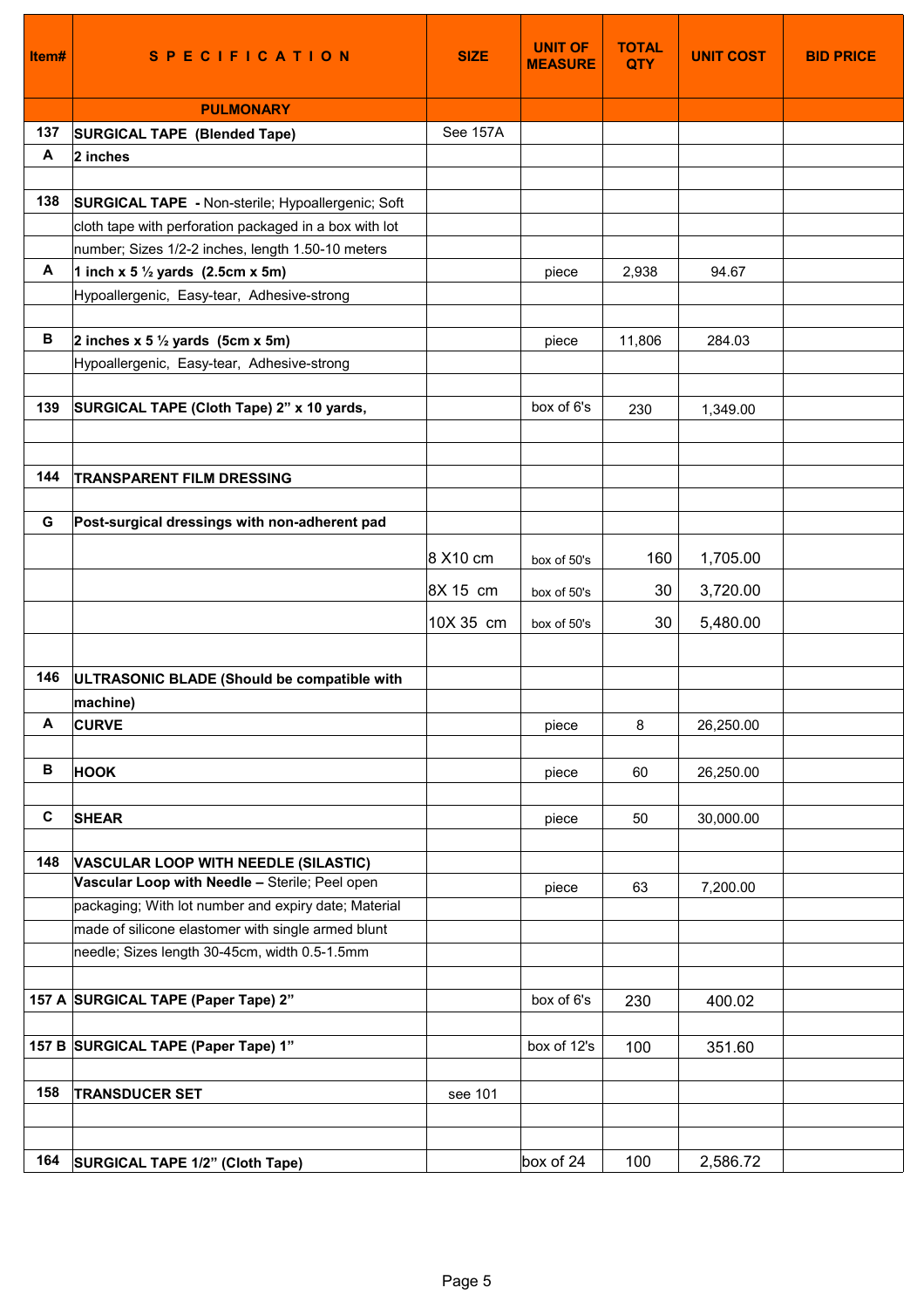| ltem# | <b>SPECIFICATION</b>                                                                                                                            | <b>SIZE</b> | <b>UNIT OF</b><br><b>MEASURE</b> | <b>TOTAL</b><br><b>QTY</b> | <b>UNIT COST</b> | <b>BID PRICE</b> |
|-------|-------------------------------------------------------------------------------------------------------------------------------------------------|-------------|----------------------------------|----------------------------|------------------|------------------|
|       | <b>PULMONARY</b>                                                                                                                                |             |                                  |                            |                  |                  |
| 173   | <b>SKIN PREOPERATIVE SOLUTION 26ML</b>                                                                                                          | <b>26ML</b> |                                  | 3,000                      | 623.70           |                  |
|       | - with PREP Protection Film                                                                                                                     |             |                                  |                            |                  |                  |
|       |                                                                                                                                                 |             |                                  |                            |                  |                  |
| 174   | <b>SKIN PREOPERATIVE SOLUTION 6ML</b>                                                                                                           | 6ML         |                                  | 1,000                      | 533.50           |                  |
|       | - with PREP Protection Film                                                                                                                     |             |                                  |                            |                  |                  |
|       |                                                                                                                                                 |             |                                  |                            |                  |                  |
| 176   | <b>CABG PACK</b>                                                                                                                                |             | pack                             | 900                        | 5,700.00         |                  |
|       | Packaging of contents are aseptically arranged and                                                                                              |             |                                  |                            |                  |                  |
|       | wrapped inside the overwrap back table cover; Only<br>one sterile pack to open                                                                  |             |                                  |                            |                  |                  |
|       | 6 - Surgical Gowns Large with Hand Towels                                                                                                       |             |                                  |                            |                  |                  |
|       | 1 - Mayo Stand Cover (60cm x 140cm)                                                                                                             |             |                                  |                            |                  |                  |
|       | $1$ – Large Sheet (Head Part) with adhesive (135cm x 251cm)                                                                                     |             |                                  |                            |                  |                  |
|       | $1 -$ Large Sheet (Foot Part) with adhesive (183cm x 191 $dm$ )                                                                                 |             |                                  |                            |                  |                  |
|       | $2 -$ Medium Sheet with adhesive (100cm x 140cm)                                                                                                |             |                                  |                            |                  |                  |
|       | $2 -$ Side Drapes with adhesive (97cm x 196cm)                                                                                                  |             |                                  |                            |                  |                  |
|       | $16$ – OR Towel (Square-off Drapes) with adhesive (40cm $x$ 65cm)                                                                               |             |                                  |                            |                  |                  |
|       | $ 8 -$ Absorbent OR Towel without adhesive (40cm x 65cm)                                                                                        |             |                                  |                            |                  |                  |
|       | 1 – Reinforced Outer wrap table cover (Minimum of 140cm x 240cm)                                                                                |             |                                  |                            |                  |                  |
|       | Separately packed attached outside of the one pack;<br>sterile                                                                                  |             |                                  |                            |                  |                  |
|       | 1 – CV Split Drape with Sternal Incision site adhesive<br>detachable pouches on both sides (255cm x 345cm)                                      |             |                                  |                            |                  |                  |
|       | 2 - Foot Cover                                                                                                                                  |             |                                  |                            |                  |                  |
|       | 6 - Surgical Gowns Large with Hand Towels                                                                                                       |             |                                  |                            |                  |                  |
|       |                                                                                                                                                 |             |                                  |                            |                  |                  |
| 177   | UNIVERSAL PACK/STANDARD PACK                                                                                                                    |             | pack                             | 2.000                      | 4,600.00         |                  |
|       | Packaging of contents are aseptically arranged and<br>wrapped inside the overwrap back table cover; Only<br>one sterile pack to open            |             |                                  |                            |                  |                  |
|       | 6 - Surgical Gowns Large with Hand Towels                                                                                                       |             |                                  |                            |                  |                  |
|       | 1 - Mayo Stand Cover (60cm x 140cm)                                                                                                             |             |                                  |                            |                  |                  |
|       | 1 – Large Sheet (Head Part) with adhesive (135cm x 251cm)<br>1 – Large Sheet (Foot Part) with adhesive (183cm x 191dm)                          |             |                                  |                            |                  |                  |
|       | $2 -$ Medium Sheet with adhesive (100cm x 140cm)                                                                                                |             |                                  |                            |                  |                  |
|       | $2 -$ Side Drapes with adhesive (97cm x 196cm)                                                                                                  |             |                                  |                            |                  |                  |
|       | 16 – OR Towel (Square-off Drapes) with adhesive (40cm $x$ 65cm)                                                                                 |             |                                  |                            |                  |                  |
|       | $8 -$ Absorbent OR Towel without adhesive (40cm x 65cm)                                                                                         |             |                                  |                            |                  |                  |
|       | 1 – Reinforced Outer wrap table cover (Minimum of 140cm x 240cm)                                                                                |             |                                  |                            |                  |                  |
|       | Separately packed attached outside of the one pack;<br>sterile                                                                                  |             |                                  |                            |                  |                  |
|       | 1 – CV Drape with Sternal Incision site adhesive<br>detachable pouches on both sides and adjustable<br>aperture on the leg part (255cm x 345cm) |             |                                  |                            |                  |                  |
|       | 4 - Surgical Gowns Large with Hand Towels                                                                                                       |             |                                  |                            |                  |                  |
|       |                                                                                                                                                 |             |                                  |                            |                  |                  |
| 178   | <b>MINOR PACK</b>                                                                                                                               |             | pack                             | 1,200                      | 2,800.00         |                  |
|       | .035" x 150 cm                                                                                                                                  |             |                                  |                            |                  |                  |
|       | 6 - Surgical Gowns Large with Hand Towels                                                                                                       |             |                                  |                            |                  |                  |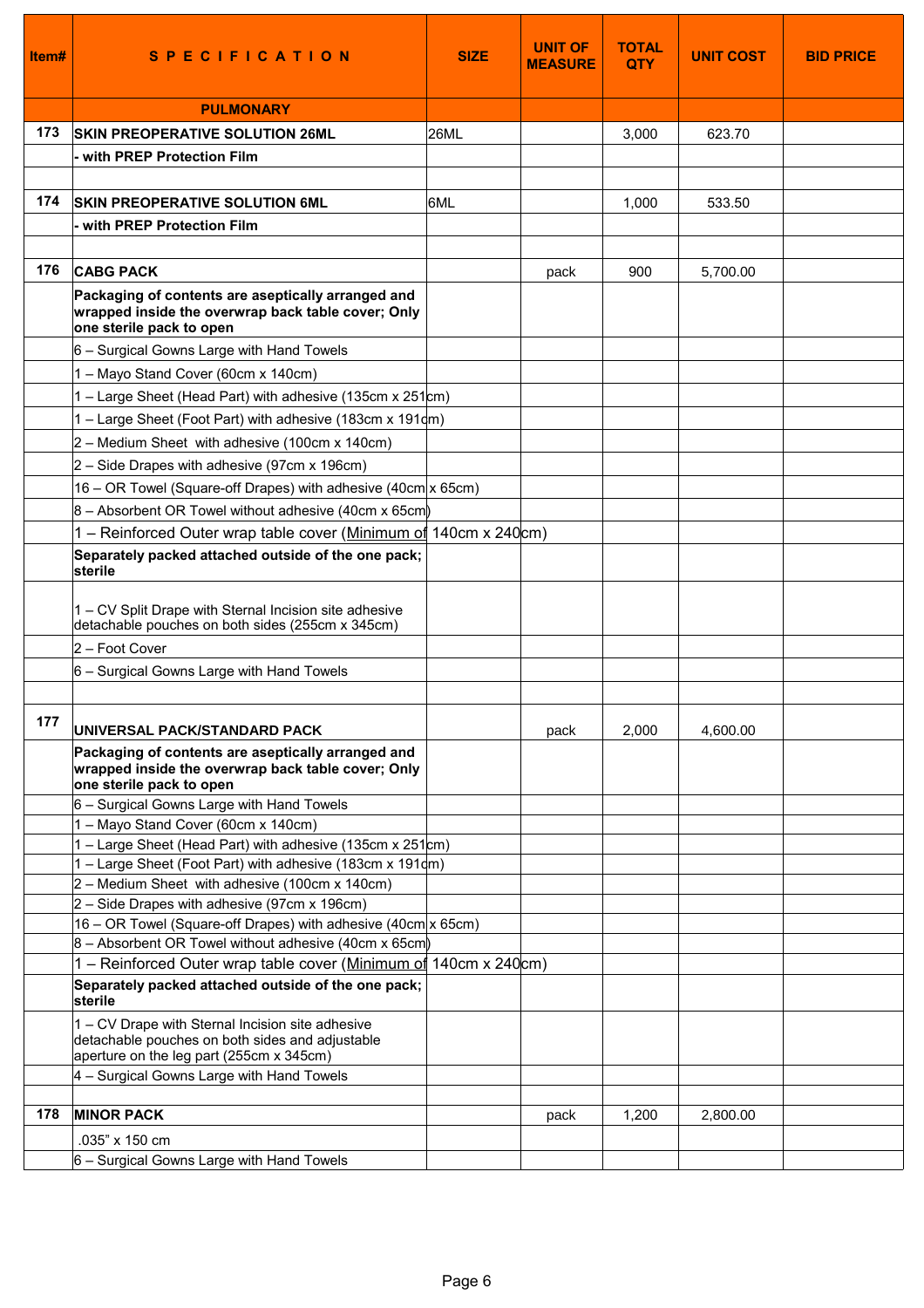| Item#        | <b>SPECIFICATION</b>                                                 | <b>SIZE</b>                | <b>UNIT OF</b><br><b>MEASURE</b> | <b>TOTAL</b><br><b>QTY</b> | <b>UNIT COST</b> | <b>BID PRICE</b> |
|--------------|----------------------------------------------------------------------|----------------------------|----------------------------------|----------------------------|------------------|------------------|
|              |                                                                      |                            |                                  |                            |                  |                  |
|              | <b>PULMONARY</b>                                                     |                            |                                  |                            |                  |                  |
|              | 1 - Mayo Stand Cover (60cm x 140cm)                                  |                            |                                  |                            |                  |                  |
|              | 1 – Large Sheet (Head Part) with adhesive (135cm x 251 $\text{cm}$ ) |                            |                                  |                            |                  |                  |
|              | 1 – Large Sheet (Foot Part) with adhesive (183cm x 191qm)            |                            |                                  |                            |                  |                  |
|              | $2 -$ Medium Sheet with adhesive (100cm x 140cm)                     |                            |                                  |                            |                  |                  |
|              | $2 -$ Side Drapes with adhesive (97cm x 196cm)                       |                            |                                  |                            |                  |                  |
|              | 16 – OR Towel (Square-off Drapes) with adhesive (40cm $x$ 65cm)      |                            |                                  |                            |                  |                  |
|              | $8 -$ Absorbent OR Towel without adhesive (40cm x 65cm)              |                            |                                  |                            |                  |                  |
|              | 1 – Reinforced Outer wrap table cover (Minimum of 140cm x 240cm)     |                            |                                  |                            |                  |                  |
|              |                                                                      |                            |                                  |                            |                  |                  |
|              | <b>CSS</b>                                                           |                            |                                  |                            |                  |                  |
|              |                                                                      |                            |                                  |                            |                  |                  |
| 211          | BLANKETS DISPOSABLE COMPATIBLE TO EXISTING HYPERTHERMIA MACHINE      |                            |                                  |                            |                  |                  |
|              | (for OR, CSS, CV Lab)                                                |                            |                                  |                            |                  |                  |
| A            | <b>Adult</b>                                                         |                            | piece                            | 167                        | 976.50           |                  |
|              |                                                                      |                            |                                  |                            |                  |                  |
| В            | Pedia<br>(Short)                                                     |                            | piece                            | 125                        | 984.90           |                  |
|              |                                                                      |                            |                                  |                            |                  |                  |
| $\mathbf{C}$ | Pedia (Long)                                                         |                            | piece                            | 83                         | 1,176.00         |                  |
|              |                                                                      |                            |                                  |                            |                  |                  |
|              |                                                                      |                            |                                  |                            |                  |                  |
| 218          | BP Cuff Velcro Type with Bladder and Bulb (Complete Set)             |                            |                                  |                            |                  |                  |
|              | <b>Adult</b>                                                         |                            | piece                            | 40                         | 1,400.00         |                  |
|              | Pedia                                                                |                            | piece                            | 13                         | 1,400.00         |                  |
|              | <b>Neonate</b>                                                       |                            | piece                            | 10                         | 1,400.00         |                  |
|              |                                                                      |                            |                                  |                            |                  |                  |
|              |                                                                      |                            |                                  |                            |                  |                  |
| 244          | <b>IV CATH</b><br>*****PREMIUM - ADULT/PEDIA*****                    |                            |                                  |                            |                  |                  |
|              | (Selective use for OR)                                               |                            |                                  |                            |                  |                  |
|              | non-winged                                                           |                            |                                  |                            |                  |                  |
|              |                                                                      |                            |                                  |                            |                  |                  |
|              | no ports                                                             |                            |                                  |                            |                  |                  |
|              |                                                                      | g16 (51 mm)                | piece                            | 5,208                      | 89.87            |                  |
|              |                                                                      | g18 (51 mm)                | piece                            | 5,208                      | 89.87            |                  |
|              |                                                                      | g20 (32 mm)                | piece                            | 5,556                      | 89.87<br>89.87   |                  |
|              |                                                                      | g22 (32 mm)<br>g24 (19 mm) | piece<br>piece                   | 4,723<br>3,333             | 89.87            |                  |
|              |                                                                      |                            |                                  |                            |                  |                  |
| 293          | <b>DISPOSABLE BLADES</b>                                             |                            |                                  | 7,917                      | 188.98           |                  |
|              | to provide 60 pieces surgical clipper with charging adapter          |                            |                                  |                            |                  |                  |
|              |                                                                      |                            |                                  |                            |                  |                  |
|              |                                                                      |                            |                                  |                            |                  |                  |
|              | <b>ESSENTIAL COVID ITEMS</b>                                         |                            |                                  |                            |                  |                  |
| 343          | <b>COVERALL GOWN (Operating Room Use)</b>                            | medium                     | piece                            | 1,000                      | 180.00           |                  |
|              |                                                                      | large                      | piece                            | 4,556                      | 149.00           |                  |
|              |                                                                      | XL                         | piece                            | 15,778                     | 149.00           |                  |
|              |                                                                      |                            |                                  |                            |                  |                  |
|              |                                                                      | <b>XXL</b>                 | piece                            | 6,278                      | 149.00           |                  |
|              |                                                                      | <b>XXXL</b>                | piece                            | 2,778                      | 149.00           |                  |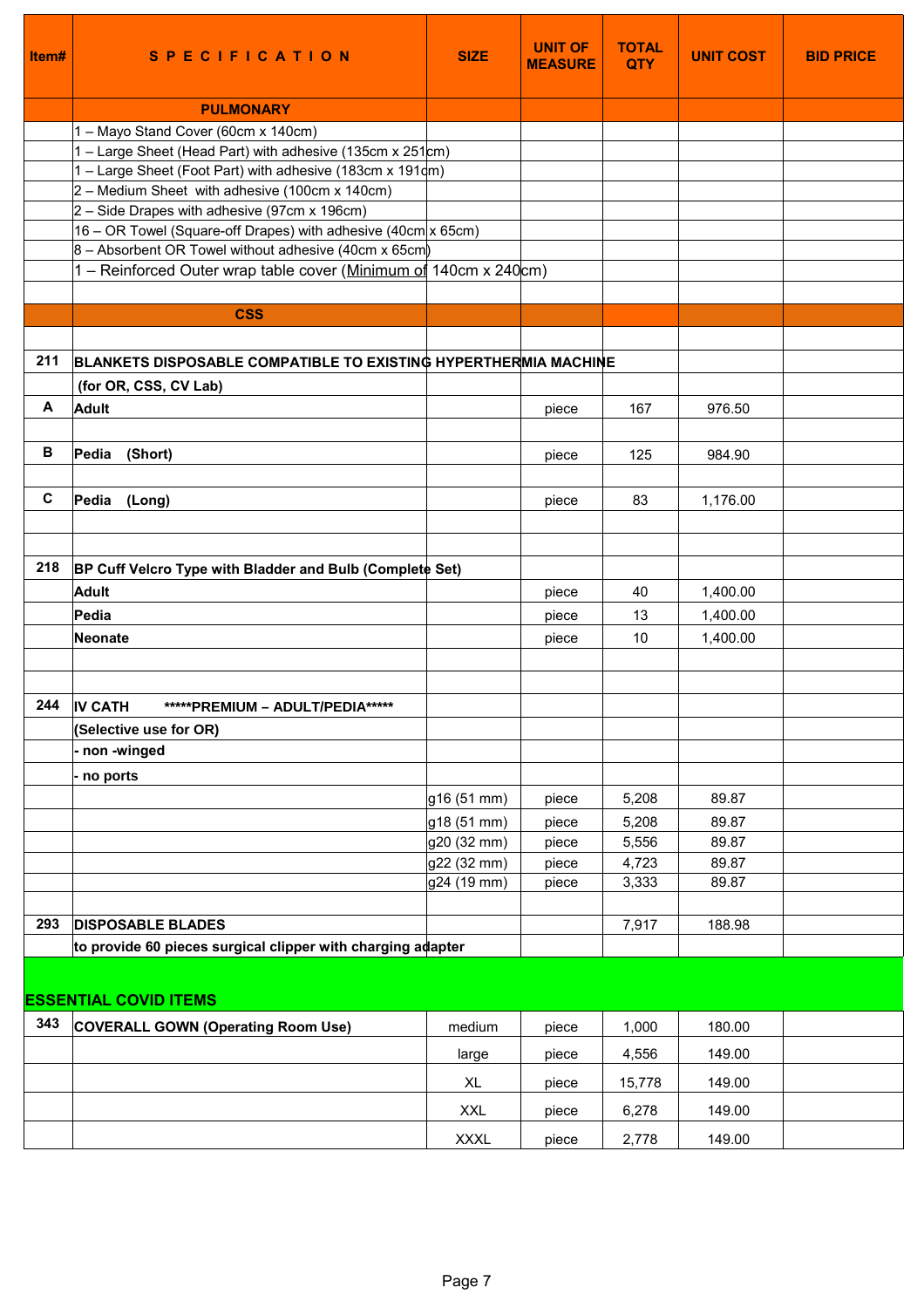| Item# | <b>SPECIFICATION</b>                                                                                                                                            | <b>SIZE</b>   | UNIT OF<br><b>MEASURE</b> | <b>TOTAL</b><br><b>QTY</b> | <b>UNIT COST</b> | <b>BID PRICE</b> |
|-------|-----------------------------------------------------------------------------------------------------------------------------------------------------------------|---------------|---------------------------|----------------------------|------------------|------------------|
|       | <b>PULMONARY</b>                                                                                                                                                |               |                           |                            |                  |                  |
|       | 1. Specified for healthcare use                                                                                                                                 |               |                           |                            |                  |                  |
|       | 2. Disposable                                                                                                                                                   |               |                           |                            |                  |                  |
|       | 3. Sleeves with thumbholes<br>4. Elastic ankles                                                                                                                 |               |                           |                            |                  |                  |
|       | 5. Laminated with polyethylene laminate film                                                                                                                    |               |                           |                            |                  |                  |
|       | 6. Zipper opening at the front                                                                                                                                  |               |                           |                            |                  |                  |
|       | 7. With integrated hood                                                                                                                                         |               |                           |                            |                  |                  |
|       | 8. With AAMI (Association for the Advancement of<br>Medical Instrumentation) PB70:2012 certification (at<br>least level 4 barrier protection or its equivalent) |               |                           |                            |                  |                  |
|       | 9. Size Dimensions                                                                                                                                              |               |                           |                            |                  |                  |
|       | Sizing- An appropriate size garment should be selected<br>to allow sufficient movement for the task. Meets ANSI<br>101-1996 (R2008) sizing guidelines           |               |                           |                            |                  |                  |
| 344   | <b>DISPOSABLE ISOLATION GOWN (Operating Room</b><br>Use)                                                                                                        |               | piece                     | 51,533                     | 133.00           |                  |
|       | 1. Medical grade                                                                                                                                                |               |                           |                            |                  |                  |
|       | 2. Non-woven material                                                                                                                                           |               |                           |                            |                  |                  |
|       | 3. Non-sterile                                                                                                                                                  |               |                           |                            |                  |                  |
|       | 4. With AAMI (Association for the Advancement of<br>Medical Instrumentation) PB70:2012 certification (at<br>least level 3 barrier protection or its equivalent) |               |                           |                            |                  |                  |
|       | 5. Color-Blue                                                                                                                                                   |               |                           |                            |                  |                  |
|       | 6. Long sleeved with elastic wrist                                                                                                                              |               |                           |                            |                  |                  |
|       | 7. Ideally with thumb hole design                                                                                                                               |               |                           |                            |                  |                  |
|       | 8. Individually packed                                                                                                                                          |               |                           |                            |                  |                  |
|       | 9. Dimensions:                                                                                                                                                  |               |                           |                            |                  |                  |
|       | $9.1$ Width $-70$ cm (+/- 5 cm)                                                                                                                                 |               |                           |                            |                  |                  |
|       | 9.2 Length -115 cm (+/- 5 cm)                                                                                                                                   |               |                           |                            |                  |                  |
|       | 9.3 Arm hole $-25$ cm (+/- 5 cm)                                                                                                                                |               |                           |                            |                  |                  |
|       | 9.4 Sleeve length $-62$ cm( $+/-$ 5 cm)                                                                                                                         |               |                           |                            |                  |                  |
|       | 10. Opening at the back, with back fasteners (ties or<br>other means)                                                                                           |               |                           |                            |                  |                  |
|       | 11. Wrap Around Type                                                                                                                                            |               |                           |                            |                  |                  |
|       |                                                                                                                                                                 |               |                           |                            |                  |                  |
| 345   | <b>PARTICULATE RESPIRATOR &amp; SURGICAL MASK,</b><br><b>N95</b>                                                                                                | small         | piece                     | 60,089                     | 119.00           |                  |
|       |                                                                                                                                                                 | medium        | piece                     | 36,667                     | 110.00           |                  |
|       |                                                                                                                                                                 | large/regular | piece                     | 231,111                    | 119.00           |                  |
|       | 1 Approved by the National Institute for Occupational<br>Safety and Health (NIOSH) with markings as shown<br>below:                                             |               |                           |                            |                  |                  |

т

т

т

 $\mathbf{r}$ 

т

٦